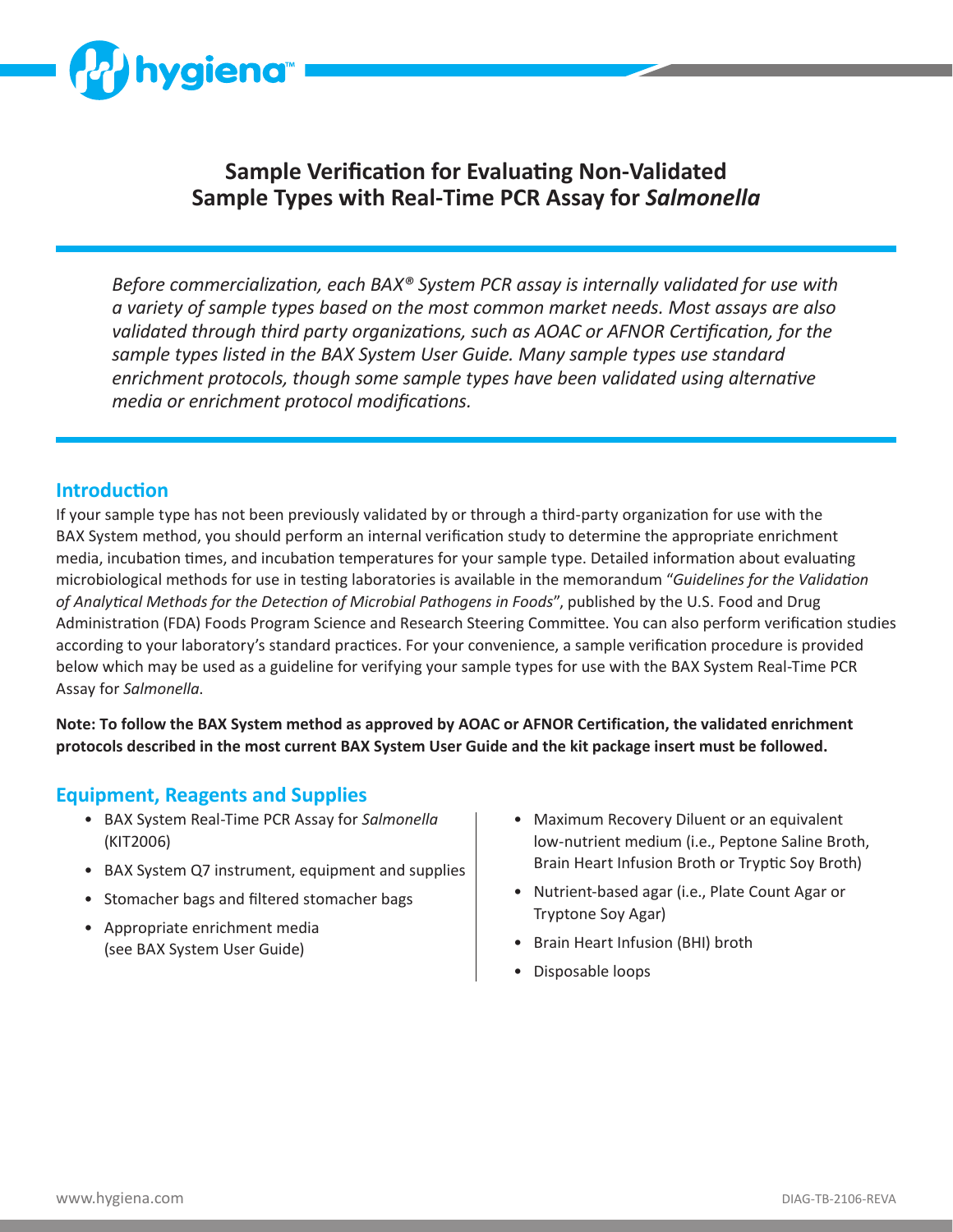#### **Preparing Sample Inoculum**

- 1. To prepare an overnight culture, suspend an isolated colony of *Salmonella* into 8 - 10 mL of BHI broth. Incubate at 37 °C for 18 - 22 hours. After incubation, the overnight culture is assumed to contain a cell concentration of approximately 109 cfu/mL.
- 2. Serially dilute the overnight culture 1:10 in Maximum Recovery Diluent or equivalent lownutrient medium to a concentration of 10 cfu/mL. Keep all dilutions on ice to inhibit further growth.
- 3. Enumerate the overnight cultures to determine the initial concentrations and actual spike levels.
	- a. Plate 100 μL of the 100 cfu/mL dilution in triplicate onto a nutrient based agar.
	- b. Plate 100 μL of the 1,000 cfu/mL dilution in triplicate onto a nutrient based agar.
	- c. Incubate all plates at 37 °C for 18 24 hours.
- 4. Count the number of colony forming units (cfu) on each plate to determine the total cfu/mL enumeration according to the following formula:

N = 
$$
\frac{\sum C}{[(1 \times n1) + (0.1 \times n2)] \times (d) \times (v)}
$$

N = Number of colonies per mL in overnight culture ∑C = Sum of all colonies on all plates counted n1 = Number of plates in first dilution counted n2 = Number of plates in second dilution counted d = Dilution from which the first counts were obtained v = Volume plated

## **Spiking Samples**

- 1. Divide your sample type into the appropriate number of analytical-size portions (see the BAX System User Guide for reference). For most sample types, a minimum of 12 portions per sample type is recommended.
- 2. Use the diluted overnight cultures to create high-spike, medium-spike and low-spike samples.
	- a. To create high-spike samples, inoculate 3 test portions with 100 μL of the 1,000 cfu/mL dilution (about 100 cfu/sample).
	- b. To create medium-spike samples, inoculate 3 test portions with 100 μL of the 100 cfu/mL dilution (about 10 cfu/sample).

In the example below, three plates each were counted from two dilutions

| <b>Dilution</b>              | $10^{-6}$ (1,000 cfu/mL) | $10^{-7}$ (100 cfu/mL) |
|------------------------------|--------------------------|------------------------|
| Colony Count   115, 102, 109 |                          | 11, 14, 8              |

$$
N = \frac{115 + 102 + 109 + 11 + 14 + 8}{[(1 \times 3) + (0.1 \times 3)] \times (10^{-6}) \times (0.1)}
$$
  
= 359/0.00000033  
= 1.08 x 109cfu/mL

- c. To create low-spike samples, inoculate 3 test portions with 100 μL of the 10 cfu/mL dilution (about 1 cfu/sample).
- d. Leave the remaining 3 samples unspiked to serve as negative controls.
- 3. Let samples sit to stress the spiked inoculum and allow it to equilibrate within the test portion.
	- a. For most refrigerated foods, store test portions at 4 °C for 48 - 72 hours before enrichment.
	- b. For non-refrigerated foods, store test portions at room temperature for at least two weeks.
	- c. For frozen foods, store test portions at -20 °C for at least two weeks.